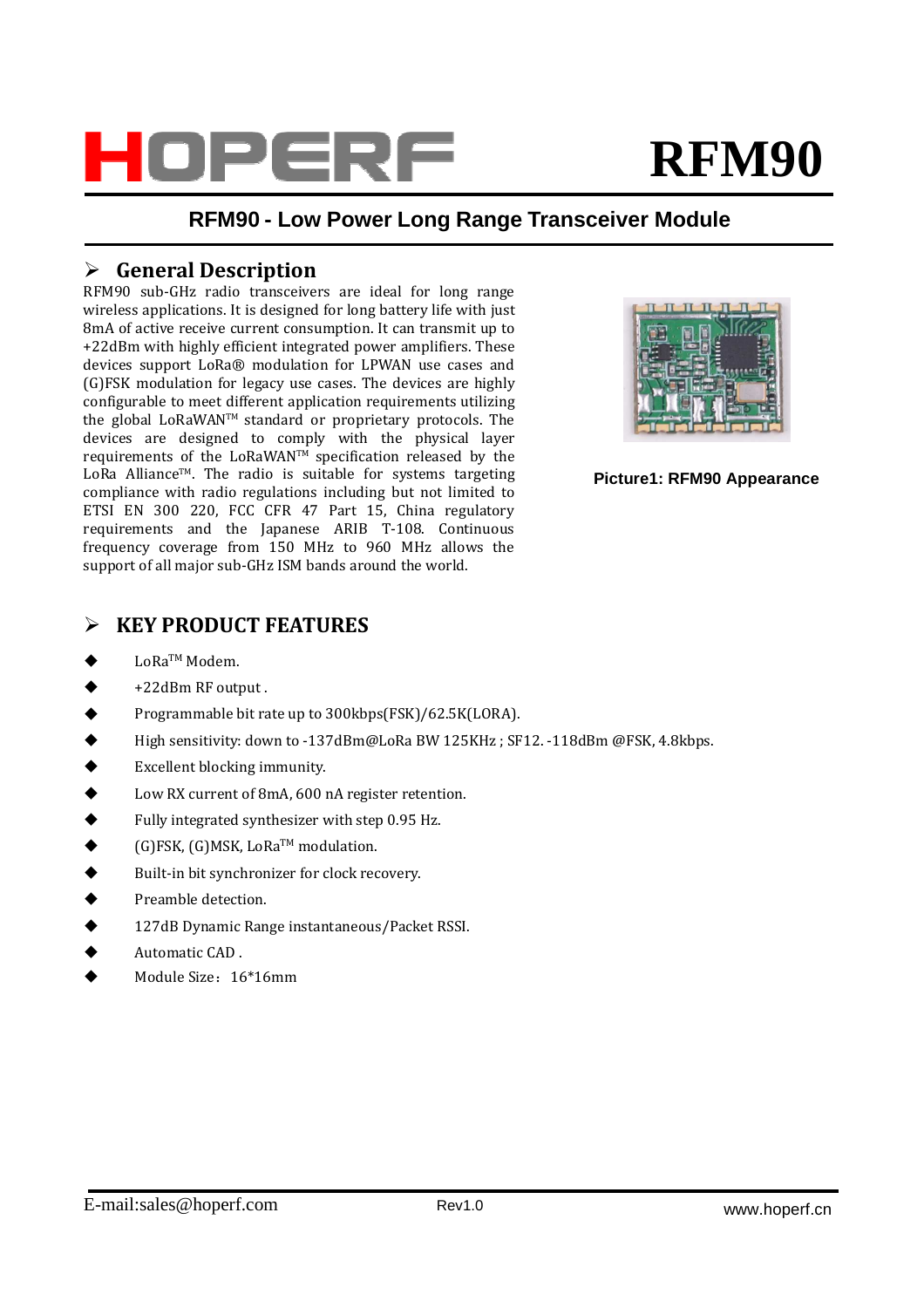# $\mathsf{PERF}^\circ$

## **Applications**

The level of integration and the low consumption within RFM90 enable a new generation of Internet of Things applications.

- Smart meters
- Supply chain and logistics
- Building automation
- Agricultural sensors
- Smart cities
- Retail store sensors
- **•** Asset tracking
- **•** Street lights
- Parking sensors
- Environmental sensors
- **•** Healthcare
- Safety and security sensors
- Remote control applications

## **Pin Diagram**



#### **Picture 2: RFM90 Pin Diagram**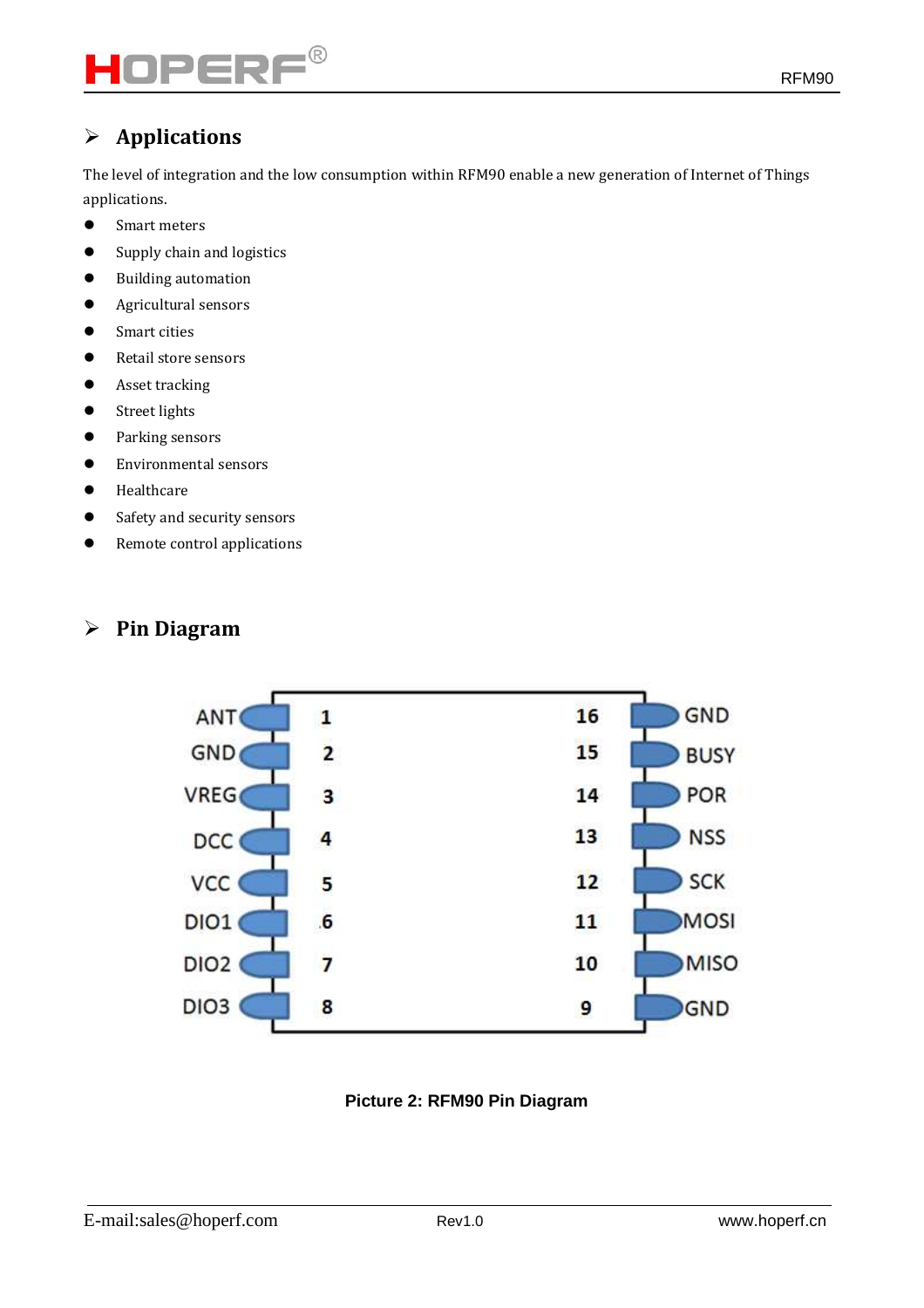| NO. | Name             | Description                                          |  |
|-----|------------------|------------------------------------------------------|--|
| 1   | ANT              | RF signal output/input                               |  |
| 2   | GND              | Ground                                               |  |
| 3   | <b>VREG</b>      | Regulated output voltage from the internal regulator |  |
| 4   | <b>DCC</b>       | DC-DC output                                         |  |
| 5   | <b>VCC</b>       | Power supply                                         |  |
| 6   | DI01             | Multipurpose digital output                          |  |
| 7   | DI <sub>02</sub> | Multipurpose digital output/RF switch control        |  |
| 8   | D <sub>I03</sub> | Multipurpose digital output/External XO power supply |  |
| 9   | GND              | Ground                                               |  |
| 10  | <b>MISO</b>      | SPI slave output                                     |  |
| 11  | <b>MOSI</b>      | SPI slave input                                      |  |
| 12  | <b>SCK</b>       | SPI clock                                            |  |
| 13  | <b>NSS</b>       | <b>SPI slave Select</b>                              |  |
| 14  | <b>POR</b>       | Reset                                                |  |
| 15  | <b>BUSY</b>      | Busy indicator                                       |  |
| 16  | GND              | Ground                                               |  |

## **Electrical Characteristics**

#### **Absolute Maximum Ratings**

| <b>Symbol</b> | <b>Descriptio</b>    | Min    | <b>Max</b> | Unit         |
|---------------|----------------------|--------|------------|--------------|
| <b>VDDmr</b>  | Supply Voltage       | $-0.5$ | 3.9        | V            |
| Tmr           | Temperature          | -55    | $+125$     | $^{\circ}$ C |
| Ti            | Junction temperature | -      | $+125$     | $^{\circ}$ C |
| Pmr           | RF Input Level       |        | $+10$      | dBm          |

#### **Operating Range**

| Symbol      | <b>Descriptio</b>                 | Min                      | Max   | Unit |
|-------------|-----------------------------------|--------------------------|-------|------|
| <b>VDD</b>  | Supply voltage                    | 1.8                      | 3.7   | V    |
| Temperature | Operational temperature range     | $-20$                    | $+70$ | °C   |
| CL          | Load capacitance on digital ports |                          | 20    | pF   |
| ML          | RF Input Power                    | $\overline{\phantom{0}}$ |       | dBm  |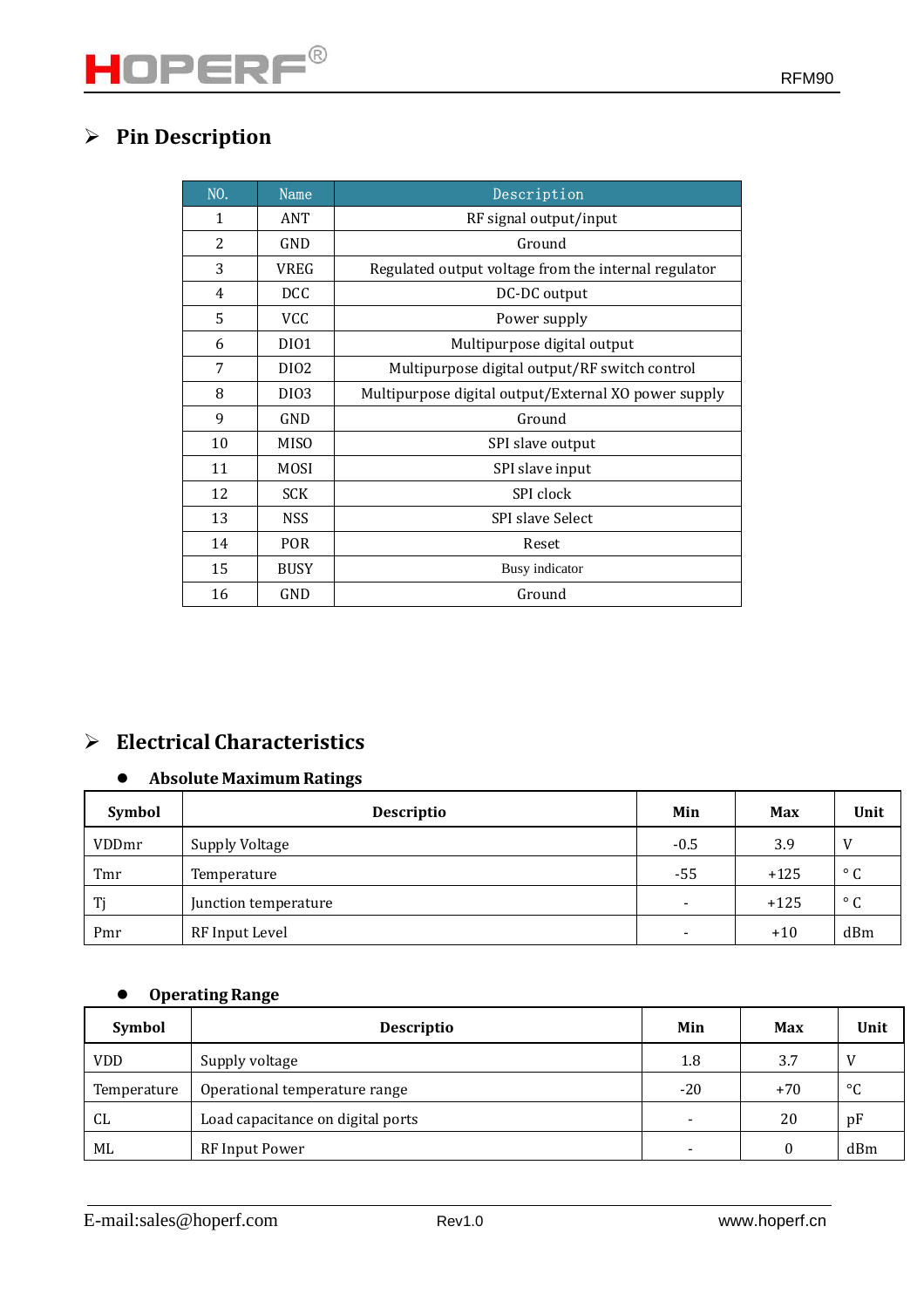

## **Transmit Mode Specifications**

| Specification          | Condition       | Min | <b>Typical</b> | <b>Max</b>               | Unit       |
|------------------------|-----------------|-----|----------------|--------------------------|------------|
| <b>Frequency Range</b> | 433 MHz band,   |     | 433.92         |                          |            |
|                        | 868 MHz band,   |     | 868            | $\blacksquare$           | <b>MHz</b> |
|                        | 915 MHz band,   |     | 915            | $\blacksquare$           |            |
| Tx Power               | 433MHz          |     | 22             | $\blacksquare$           |            |
|                        | 868MHz          |     | 22             | $\blacksquare$           | dBm        |
|                        | 915MHz          |     | 22             | $\blacksquare$           |            |
| Tx Drop                | 22dBm Vbat=2.7V |     | 2              |                          |            |
|                        | 22dBm Vbat=2.4V |     | 3              | $\blacksquare$           | dB         |
|                        | 22dBm Vbat=1.8V |     | 6              | $\overline{\phantom{0}}$ |            |
| <b>IDDTX</b>           | 433MHz          |     | 107            | $\blacksquare$           |            |
|                        | 868MHz          |     | 118            | $\overline{\phantom{a}}$ | mA         |
|                        | 915MHz          |     | 118            | $\overline{\phantom{0}}$ |            |

## **Receive Mode Specifications**

| Specification | Condition                  | Min | <b>Typical</b> | <b>Max</b>                   | Unit |
|---------------|----------------------------|-----|----------------|------------------------------|------|
|               | FSK: Rate=4.8kbps,FDA=5KHz |     |                |                              |      |
|               | 433MHz band                |     | $-118$         | $\overline{\phantom{a}}$     | dBm  |
|               | 868MHz band                |     | $-118$         |                              |      |
| Sensitivity   | 915MHz band                |     | $-118$         | $\overline{\phantom{a}}$     |      |
|               | LoRa: $SF=12,BW=125KHz$    |     |                |                              |      |
|               | 433MHz band                |     | -137           | $\overline{\phantom{a}}$     | dBm  |
|               | 868MHz band                |     | $-137$         | $\qquad \qquad \blacksquare$ |      |
|               | 915MHz band                |     | $-137$         |                              |      |
|               | FSK: Rate=4.8kbps          |     | 8              |                              | mA   |
| <b>IDDRX</b>  | LoRa: SF=12, BW=125KHz     |     | 8.8            | -                            |      |